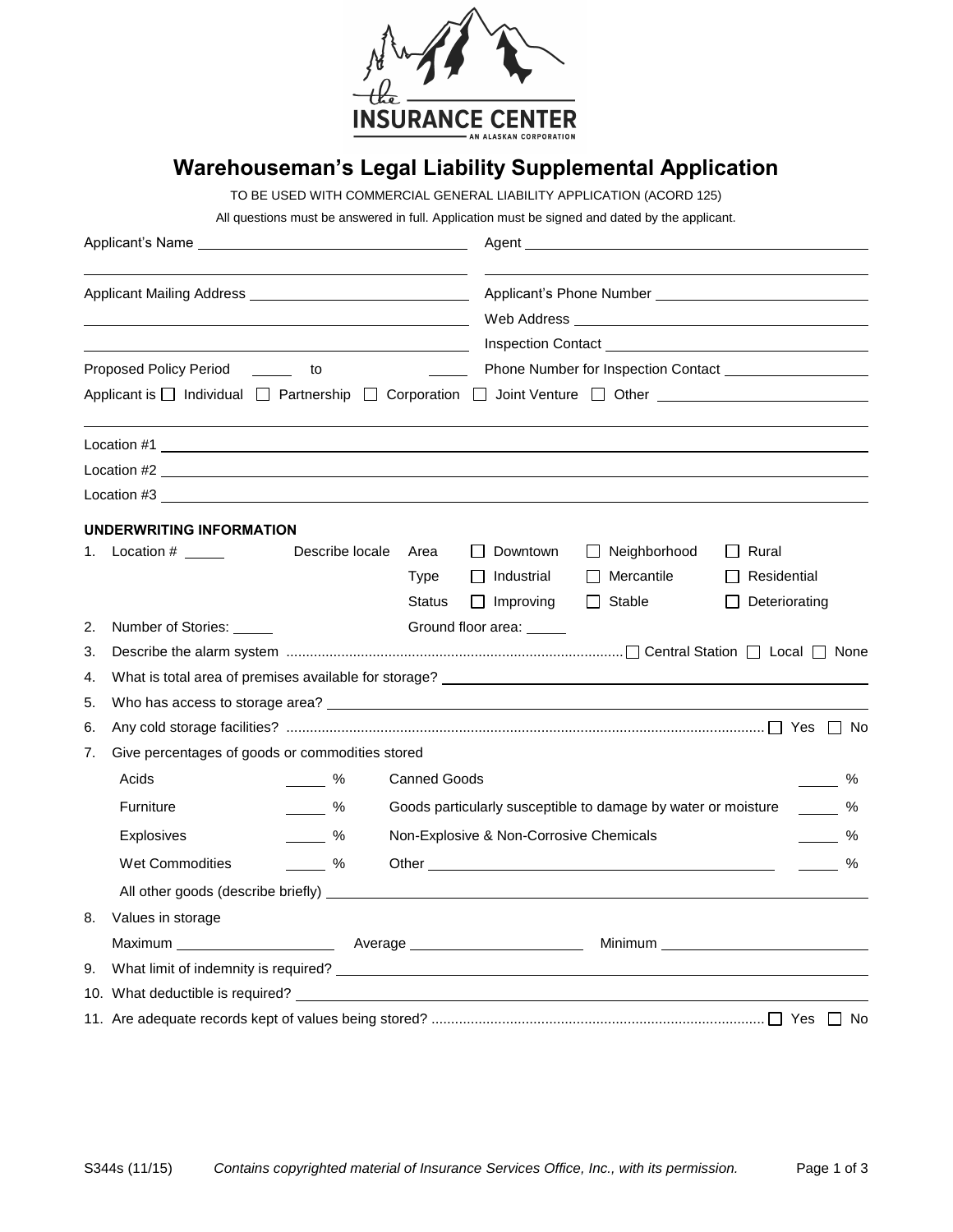## **UNDERWRITING INFORMATION (Continued)**

12. Attach a copy of the warehouse receipt used.

Comments:

## **PLEASE READ BELOW AND COMPLETE SIGNATURE BLOCK ON LAST PAGE**

I have reviewed this application for accuracy before signing it. As a condition precedent to coverage, I hereby state that the information contained herein is true, accurate and complete and that no material facts have been omitted, misrepresented or misstated. I know of no other claims or lawsuits against the applicant and I know of no other events, incidents or occurrences which might reasonably lead to a claim or lawsuit against the applicant. I understand that this is an application for insurance only and that completion and submission of this application does not bind coverage with any insurer.

**IMPORTANT NOTICE:** As part of our underwriting procedure, a routine inquiry may be made to obtain applicable information concerning character, general reputation, personal characteristics, and mode of living. Upon written request, additional information as to the nature and scope of the report, if one is made, will be provided.

## **FRAUD STATEMENT FOR THE STATE(S) OF:**

**Alabama, Alaska, Arizona, Arkansas, California, Connecticut, Delaware, District of Columbia, Georgia, Idaho, Illinois, Indiana**, **Iowa, Louisiana**, **Massachusetts**, **Michigan**, **Minnesota, Mississippi**, **Missouri**, **Montana**, **Nebraska**, **Nevada, New Hampshire**, **North Carolina**, **North Dakota**, **Rhode Island, South Carolina**, **South Dakota**, **Texas**, **Utah**, **Vermont**, **West Virginia**, **Wisconsin**, **Wyoming**: Any person who knowingly presents a false or fraudulent claim for payment of a loss or benefit or knowingly presents false information in an application for insurance is guilty of a crime and may be subject to fines and confinement in prison.

**Colorado:** It is unlawful to knowingly provide false, incomplete, or misleading facts or information to an insurance company for the purpose of defrauding or attempting to defraud the company. Penalties may include imprisonment, fines, denial of insurance, and civil damages. Any insurance company or agent of an insurance company who knowingly provides false, incomplete, or misleading facts or information to a policyholder or claimant for the purpose of defrauding or attempting to defraud the policyholder or claimant with regard to a settlement or award payable from insurance proceeds shall be reported to the Colorado Division of Insurance within the Department of Regulatory Agencies.

**Florida:** Any person who knowingly and with intent to injure, defraud or deceive any insurer files a statement of claim or an application containing any false, incomplete, or misleading information is guilty of a felony of the third degree.

**Hawaii:** Intentionally or knowingly misrepresenting or concealing a material fact, opinion or intention to obtain coverage, benefits, recovery or compensation when presenting an application for the issuance or renewal of an insurance policy or when presenting a claim for the payment of a loss is a criminal offense punishable by fines or imprisonment, or both.

**Kansas:** Any person who commits a fraudulent insurance act is guilty of a crime and may be subject to restitution, fines and confinement in prison. A fraudulent insurance act means an act committed by any person who, knowingly and with intent to defraud, presents, causes to be presented or prepares with knowledge or belief that it will be presented to or by an insurer, purported insurer or insurance agent or broker, any written, electronic, electronic impulse, facsimile, magnetic, oral or telephonic communication or statement as part of, or in support of, an application for insurance, or the rating of an insurance policy, or a claim for payment or other benefit under an insurance policy, which such person knows to contain materially false information concerning any material fact thereto; or conceals, for the purpose of misleading, information concerning any fact material thereto.

**Kentucky, Ohio, Pennsylvania:** Any person who knowingly and with intent to defraud any insurance company or other person files an application for insurance containing any materially false information or conceals, for the